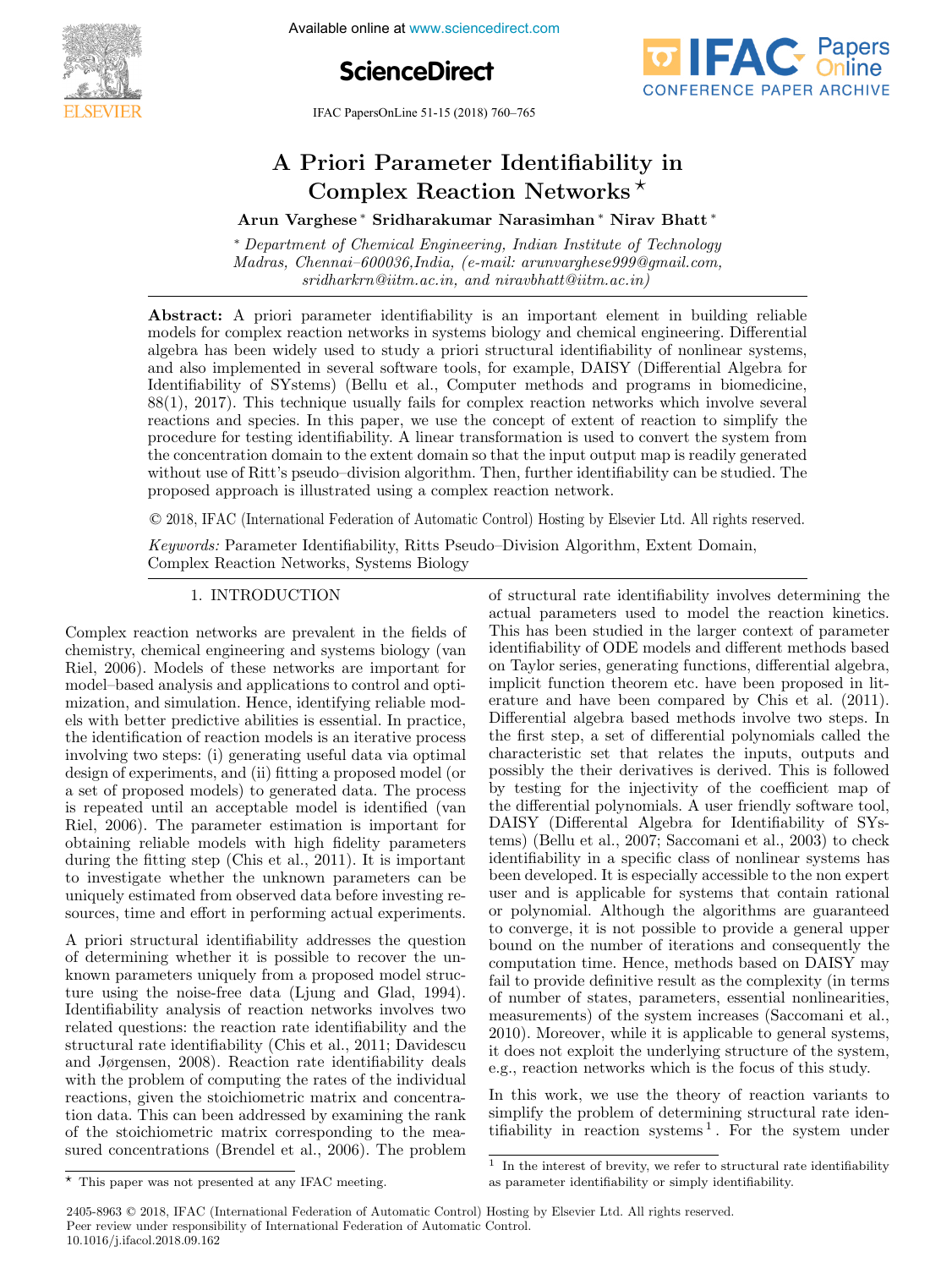consideration, an appropriate choice of reaction variant is the reaction extent which can be used to characterize the set of independent reactions (Amrhein et al., 2010). The advantages are twofold: typically, the number of independent reactions is smaller than the number of species or actual number of participating reactions. The original system is transformed from the concentration (or molar) domain to the extent domain using a linear transformation (Amrhein et al., 2010). Hence, this reduces the dimension of the system without sacrificing any information. Secondly, the characteristic set is readily obtained by solving a set of linear equations alone. The characteristic set can be analyzed to determine identifiability which in many cases is possible by inspection. This results in a significant reduction in effort in determining identifiability of the reaction network parameters. This paper demonstrates the use of this approach in a case where DAISY fails to check the identifiability of the system. We also extend this approach to the situation when the number of participating reactions is more than the number of independent reactions and hence applicable to complex reaction networks which involve a large number of reactions and species.

The paper is organized as follows. Section 2 discusses briefly differential algebra approach for a priori parameter identifiability. Further, the models of homogeneous reaction systems and the linear transformation are given in Section 2. Section 3 demonstrates use of the extents of reaction in obtaining the characteristic sets for a given reaction network. The proposed approach is illustrated using an example of a complex network having twenty reactions and fourteen species in Section 4. Section 5 concludes the paper.

### 2. PRELIMINARIES

### 2.1 Differential Algebra approach to identifiability

Consider a nonlinear system:

$$
\dot{\mathbf{x}}(t) = \mathbf{f}(\mathbf{x}, \mathbf{u}, \mathbf{p}), \qquad \mathbf{x}(0) = \mathbf{x}_0, \mathbf{y} = \mathbf{g}(\mathbf{x}, \mathbf{u}, \mathbf{p})
$$
\n(1)

where  $\mathbf{x}(t) \in \mathbb{R}^S$  is the state vector,  $\mathbf{u} \in \mathbb{R}^v$  is the input vector,  $\mathbf{y} \in \mathbb{R}^m$  is the output vector, and  $\mathbf{p} \in \mathbb{R}^p$  is the parameter vector. It is assumed that  $\mathbf{f}(\cdot) : \mathbb{R}^S \to \mathbb{R}^S$  and  $\mathbf{g}(\cdot): \mathbb{R}^S \to \mathbb{R}^m$  are Lipschitz continuous with respect to **x**, and u. When the nonlinear functions in Eq. (1) are rational or polynomial, identifiability of the parameters can be determined as follows. A set of  $m$  differential polynomials in terms of input variables u, output variables y, derivatives of inputs, outputs and parameters p are determined and denoted as input-output relations or characteristic set of the system (1). This set of input-output relations is determined from (1) using Ritt's pseudo–division algorithm (Ritt, 1950; Saccomani et al., 2003). Let  $h(p)$  denote the vector of coefficients in the input output map. Then, we can check the injectivity of the coefficients map  $h(p)$  of the m differential polynomials for determining a priori parameter identifiability by evaluating  $h(p)$  for an arbitrary p<sup>∗</sup>. Büchberger algorithm is usually employed to obtain the Gröbner basis for this set of equations  $h(\mathbf{p}) = h(\mathbf{p}^*)$ . Depending on the nature of solutions of  $h(p) = h(p^*)$ , we can classify the system as follows.

Definition 1. (Globally Identifiable). The model (1) is globally identifiable from the input-output data if and only if for any arbitrary  $\mathbf{p}^*$ ,  $\mathbf{h}(\mathbf{p}) = \mathbf{h}(\mathbf{p}^*)$  has a unique solution  $\mathbf{p} = \mathbf{p}^*$ .

Definition 2. (Locally Identifiable). If there exists multiple but finite number of distinct solutions for  $h(p)$  =  $h(p^*)$  then the model (1) is locally identifiable.

Definition 3. (Unidentifiable). If there are infinite number of solutions for  $h(p) = h(p^*)$  then the model (1) is unidentifiable.

The entire process schematic is depicted in Fig. 1.

### 2.2 Models of Reaction Systems

We consider an isothermal constant volume  $(V_0)$  batch reaction system with  $S$  species and  $R$  reactions. N is the  $R \times S$ -dimensional stoichiometric matrix and  $\mathbf{r}(\mathbf{c}(t), \boldsymbol{\theta})$  is the R-dimensional vector reaction rates, and  $\theta$  is the pdimensional vector of parameters. The reaction rate is typically a nonlinear function of the concentrations c and the parameter vector  $\theta$ . The independent reactions can be defined as follows (Bhatt, 2011):

**Definition 4.** (Independent reactions).  $R$  reactions are said to be independent if (i) the rows of  $N$  (stoichiometries) are linearly independent, i.e., rank  $(N) = R$ , and (ii) there exists some finite time interval for which the reaction rate profiles  $\mathbf{r}(t)$  are linearly independent, i.e.,  $\boldsymbol{\beta}^{\mathrm{T}}\mathbf{r}(t)=0$  $\Leftrightarrow$   $\boldsymbol{\beta} = \mathbf{0}_R$ .

Without loss of generality, we assume that the reactions are independent. The mole balance equations for this system can be written as:

$$
\dot{\mathbf{n}}(t) = V_0 \mathbf{N}^{\mathrm{T}} \mathbf{r}(\mathbf{c}(t), \boldsymbol{\theta}), \quad \mathbf{n}(0) = \mathbf{n}_0
$$
  

$$
\mathbf{c}(t) = \frac{\mathbf{n}(t)}{V_0}
$$
 (2)

where  $n$  and  $c$  are the S-dimensional vectors of the number of moles, and concentrations, respectively. Without loss of generality, it is assumed that the initial concentrations  $(c_0)$ are known. The model (2) can be written in terms of the concentrations as follows:

$$
\dot{\mathbf{c}}(t) = \mathbf{N}^{\mathrm{T}} \mathbf{r}(\mathbf{c}(t), \boldsymbol{\theta}), \quad \mathbf{c}(0) = \mathbf{c}_0 \tag{3}
$$

In practice, only a subset of concentrations are measured. Let **c** be partitioned as:  $\mathbf{c}^{\text{T}} = [\mathbf{c}_m^{\text{T}} \ \mathbf{c}_u^{\text{T}}]$ , where  $\mathbf{c}_m$  and  $\mathbf{c}_u$ denote the measured and unmeasured species concentration respectively. Then, the above model can be expressed in conventional state space form as follows

$$
\dot{\mathbf{c}}(t) = \mathbf{N}^{\mathrm{T}} \mathbf{r}(\mathbf{c}(t), \boldsymbol{\theta})
$$
  

$$
\mathbf{c}_m = [\mathbf{I}_m \ \mathbf{0}] \mathbf{c}
$$
 (4)

Definition 5. (Reaction variant, and invariant). Any set of R linearly independent variables that evolves with time and depends on reaction rates constitutes a reaction variant set. Any set of  $(S - R)$  linearly independent variables that do not change with time constitutes a reaction invariant set. A linear transformation of the concentrations in (4) can be defined as follows:

$$
\begin{bmatrix} \mathbf{x}_r \\ \mathbf{x}_{iv} \end{bmatrix} = \begin{bmatrix} \mathbf{N}^{T\dagger} \\ \mathbf{Q}^T \end{bmatrix} (\mathbf{c} - \mathbf{c}_0)
$$
 (5)

where  $\mathbf{x}_r$  is the R−dimensional vector of the extents of reaction, and  $\mathbf{x}_{iv}$  is  $(S - R)$ –dimensional vector of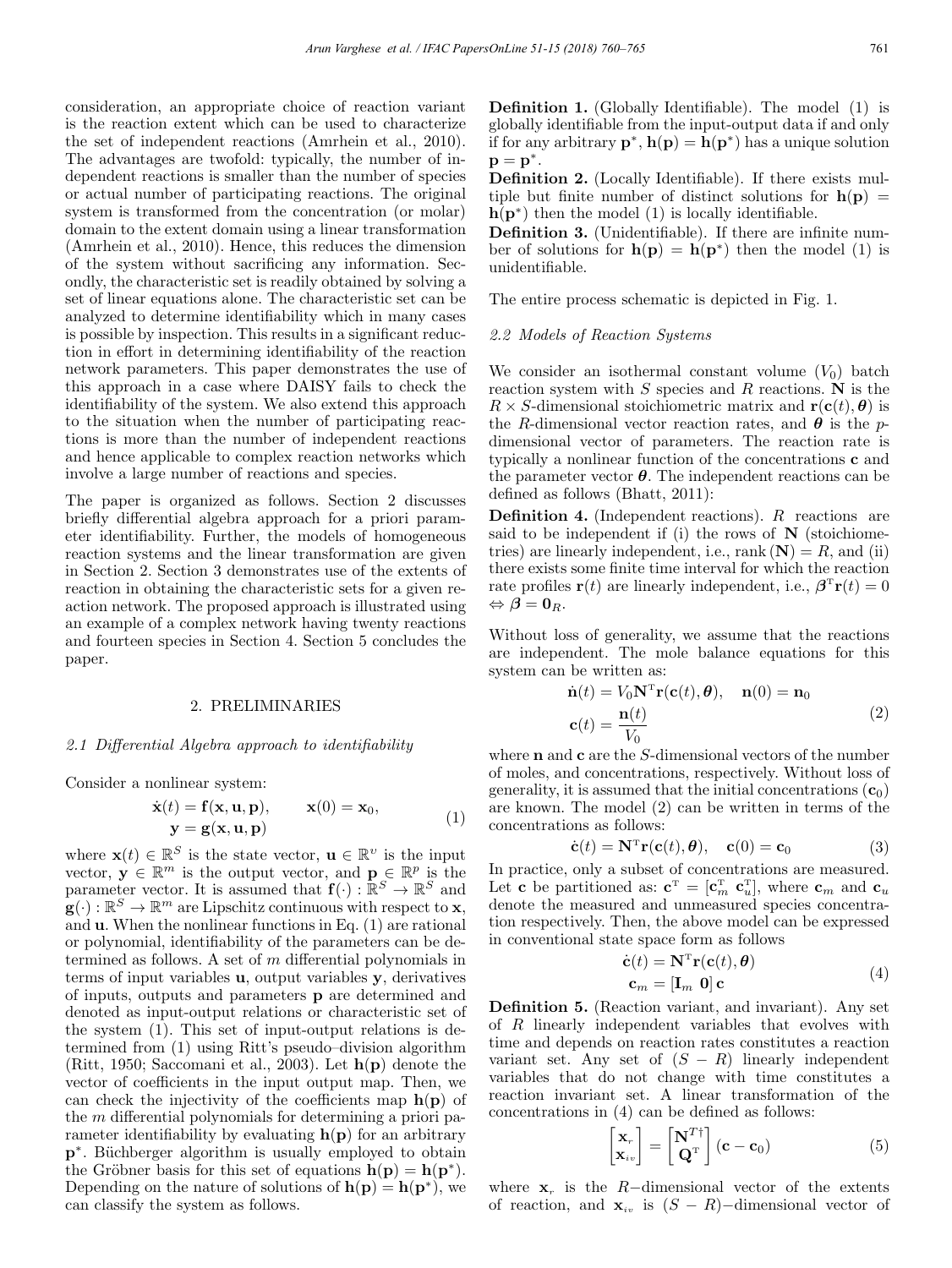

Characteristic set of equations

# Fig. 1. Flow diagram of steps in DAISY software

invariant states. The invariant states do not change with time. '†' denotes the Moore-Penrose pseudo–inverse of the matrix. Q is an  $S \times S - R$ -dimensional matrix such that  $NQ = 0$ . The concentrations can be related to the extents of reaction as follows:

$$
\mathbf{c}(t) = \mathbf{N}^{\mathrm{T}} \mathbf{x}_r + \mathbf{c}_0 \tag{6}
$$

Typically, not all species are measured. Given a subset of measurements, under certain conditions, the reaction extents and unmeasured concentrations can be reconstructed using the following proposition.

Proposition 6. Let the matrix N, and the initial conditions  $c_0$  be known and, without loss of generality, let N and **c** be partitioned as:  $N = [N_m \ N_u]$  and  $\mathbf{c}^T = [\mathbf{c}_m^T \ \mathbf{c}_u^T]$ . Furthermore, let  $\mathbf{c}_m(t)$  be measured without errors. If (i) rank  $(\mathbf{N}_m) = R$ , then the unmeasured concentrations  $\mathbf{c}_u(t)$  can be reconstructed from the available  $\mathbf{c}_m(t)$  in two steps as follows: (i) computation of the extents of reaction,  $\mathbf{x}_r(t) = (\mathbf{N}_m^{\mathrm{T}})^{\dagger}(\mathbf{c}_m(t)-\mathbf{c}_{0,m})$ , and (ii) reconstruction of the unmeasured concentrations  $\mathbf{c}_u(t)$ :  $\mathbf{c}_u(t) = \mathbf{N}_u^{\mathrm{T}} \mathbf{x}_r(t) + \mathbf{c}_{0,u}$ (See Proof in (Bhatt, 2011))

Thus, the system can be defined in terms of a lower dimensional state space, viz., the R-dimensional space of reaction variants or extents as follows:

$$
\dot{\mathbf{x}}_r = \mathbf{r}(\mathbf{x}, \boldsymbol{\theta}), \qquad \mathbf{x}_r(0) = \mathbf{0}, \n\dot{\mathbf{x}}_{iv} = \mathbf{0}, \qquad \mathbf{x}_{iv}(0) = \mathbf{0}, \n\mathbf{c}_m = \mathbf{N}_m^{\mathrm{T}} \mathbf{x}_r + \mathbf{c}_{0,m}
$$
\n(7)

Models (4) and (7) can be expressed in terms of the standard state-space equation form (1). Table 1 summarizes the two representations in the standard state-space form. Table 1 shows that the measurement function  $g(\cdot)$ 

Table 1. State space representations of batch reaction systems

| Standard<br>form | Model $(4)$                      | Model $(7)$                                               |  |  |
|------------------|----------------------------------|-----------------------------------------------------------|--|--|
|                  | Concentration domain             | Extent domain                                             |  |  |
| x                | с                                | $\mathbf{x}_r$                                            |  |  |
|                  | $\mathbf{c}_m$                   | $\mathbf{c}_m$                                            |  |  |
|                  | $N^{\mathrm{T}}$ r               | r                                                         |  |  |
|                  | $\mathbf{I}_m$ 0<br>$\mathbf{c}$ | $\mathbf{N}^\mathrm{T}_m \mathbf{x}_r + \mathbf{c}_{0,m}$ |  |  |
| Number of states |                                  |                                                           |  |  |

is a linear function of the states. To illustrate the above concepts, we introduce a motivating example.

Example 7. Consider the following set of two parallel reactions occurring in a constant volume batch reactor: R1:  $2A \leftrightarrow B + C, r_1 = k_1 c_a^2 - k_3 c_b c_c$  $R2: 3B + A \rightarrow D + E, r_2 = k_2 c_a c_b^3$ 

where  $k_1, k_2$  and  $k_3$  are the rate constants. The stoichiometric matrix  $N$  is as follows:

$$
\mathbf{N} = \begin{bmatrix} -2 & 1 & 1 & 0 & 0 \\ -1 & -3 & 0 & 1 & 1 \end{bmatrix} \tag{8}
$$

The mole balance equations for this system can be written as:

$$
\begin{bmatrix}\n\dot{c}_a \\
\dot{c}_b \\
\dot{c}_c \\
\dot{c}_e \\
\dot{c}_e\n\end{bmatrix} = \begin{bmatrix}\n-2k_1c_a^2 + 2k_3c_bc_c - k_2c_a c_b^3 \\
k_1c_a^2 - k_3c_bc_c - 3k_2c_a c_b^3 \\
k_1c_a^2 - k_3c_bc_c \\
k_2c_a c_b^3 \\
k_2c_a c_b^3\n\end{bmatrix} = \mathbf{N}^T \begin{bmatrix} r_1 \\ r_2 \end{bmatrix} \tag{9}
$$

It can be verified that  $rank(N) = 2$  and the two reactions are independent. Let  $x_1$  and  $x_2$  be the extents of reaction for the reactions  $R_1$  and  $R_2$ , respectively. The concentrations of species A, B, C, D, and E can be expressed in terms of  $x_1$  and  $x_2$  and the initial conditions as follows:

$$
\begin{bmatrix} c_a \\ c_b \\ c_c \\ c_d \\ c_e \end{bmatrix} = \begin{bmatrix} -2x_1 - x_2 + c_{a0} \\ x_1 - 3x_2 + c_{b0} \\ x_1 + c_{c0} \\ x_2 + c_{d0} \\ x_2 + c_{e0} \end{bmatrix} = \mathbf{N}^T \begin{bmatrix} x_1 \\ x_2 \end{bmatrix} + \mathbf{c}_0 \quad (10)
$$

Therefore, concentrations of at least two species are needed to reconstruct unmeasured concentrations as per conditions of Proposition 6. E.g.,  $\{c_a, c_b\}$  and  $\{c_c, c_d\}$  are two candidate sets that satisfy these conditions. We consider the situation when  ${c_a, c_b}$  are measured. The state space equations in the concentration domain are as follows:

$$
\dot{\mathbf{c}} = \mathbf{N}^T \mathbf{r}
$$

$$
\mathbf{c}_m = [\mathbf{I}_2 \ \mathbf{0}] \mathbf{c}
$$
(11)

However, when expressed in the extent domain, the state space equations are:

$$
\dot{\mathbf{x}} = \begin{bmatrix} k_1(-2x_1 - x_2 + c_{a0})^2 - k_3(x_1 - 3x_2 \\ +c_{b0})(x_1 + c_{c0}) \\ k_2(-2x_1 - x_2 + c_{a0})(x_1 - 3x_2 + c_{b0})^3 \end{bmatrix}
$$
  
=  $\mathbf{r}(\mathbf{x})$  (12)  

$$
\mathbf{y} = \begin{bmatrix} c_a \\ c_b \end{bmatrix} = \begin{bmatrix} -2x_1 - x_2 + c_{a0} \\ x_1 - 3x_2 + c_{b0} \end{bmatrix} = \begin{bmatrix} -2 & -1 \\ 1 & -3 \end{bmatrix} \mathbf{x} + \mathbf{c}_{0,m}
$$
  

$$
\overline{\mathbf{N}_m^T}
$$
 (13)

Clearly, the advantage of expressing the dynamic system in the extent domain is compact representation, i.e., it is possible to obtain a lower order model. Under certain conditions, it can be shown that the system (12) is a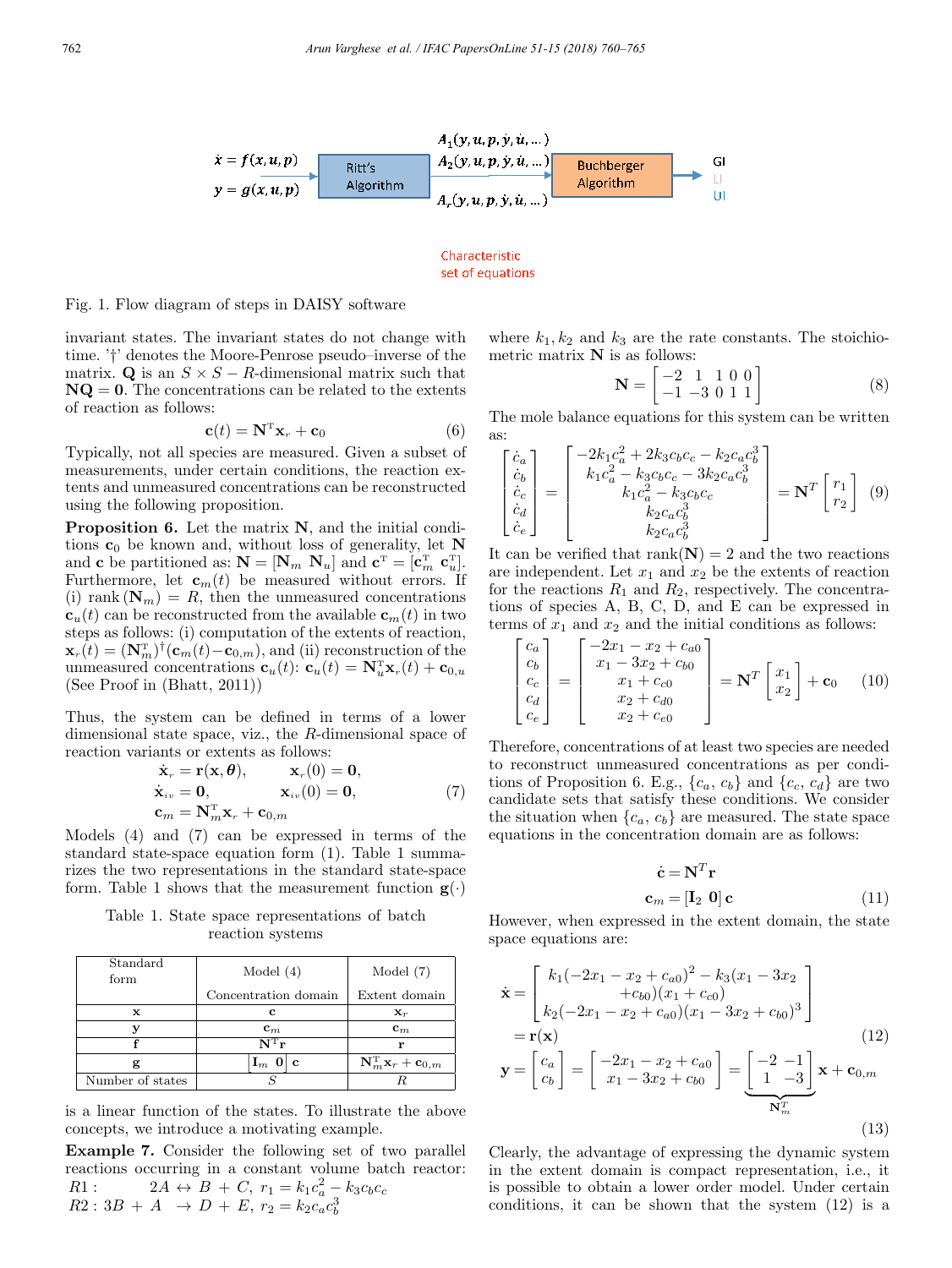| $y_1, y_2 \rightarrow$ | $c_a$ | $c_b$ | $c_c$ | $c_d$       | $c_e$ |
|------------------------|-------|-------|-------|-------------|-------|
| $c_a$                  |       | GI    | GI    | GI          | GI    |
| $c_b$                  | GI    |       | GI    | GI          | GI    |
| $c_c$                  | GI    | GI    |       | $_{\rm NR}$ | NR    |
| $c_d$                  | GI    | GI    | NR    |             | UI    |
| $c_e$                  | GI    | GI    | NR    | UI          |       |

Table 2. Results for Identifiability test using DAISY for Example 7 and with different combinations of measurements. GI-Globally Identifiable UI-Unidentifiable NR-No Result

minimal representation (Bhatt, 2011). In the subsequent sections, we demonstrate the advantage of the extent based representation in deciding parameter identifiability of reaction systems.

# 3. IDENTIFIABILITY ANALYSIS OF REACTION NETWORKS

In this section, we demonstrate how the use of reaction variants or extents allows us to readily generate the characteristic set that significantly reduces the effort in deciding parameter identifiability in reaction systems.

### 3.1 Systems of independent reactions

Example 7 (contd.) To motivate the idea, we revisit the batch reactor system and first demonstrate the challenges of using conventional differential algebra techniques. The parameters  $k_1$ ,  $k_2$  and  $k_3$  are to be estimated from measured concentration data. In order to analyze the identifiability of the given system, we considered measurement combinations with two species being measured and applied the differential algebraic techniques using DAISY software. The results for all the combinations are given in Table 2.

The DAISY algorithm was not able to provide a definitive answer in two cases, viz., when  $y_1 = c_c, y_2 = c_d$  and  $y_1 = c_c, y_2 = c_e$ . However, on physical grounds and inspection, it can be argued that the parameters are identifiable in both situations. It may be due to the mathematical complexity involved in these cases. Next, we will reformulate the problem in the extent domain.

**Example 7** (contd.) Let  $c_a$  and  $c_b$  be measured. The state space representation in terms of the extents results in a 2 dimensional system (12) and (13).

Eq. (13) shows that the outputs can be expressed as linear combinations of the states  $x_1$  and  $x_2$ . Hence,  $x_1$  and  $x_2$ can be obtained in terms of  $y_1$  and  $y_2$  by solving the linear equations in (13) as follows:

$$
-7x_1 = 3(y_1 - c_{a0}) - (y_2 - c_{b0})
$$
  

$$
-7x_2 = (y_1 - c_{a0}) + 2(y_2 - c_{b0})
$$
 (14)

By substituting  $x_1$  and  $x_2$  in Eq. (14) into Eq. (12), we get a characteristic set of equations for this system as follows:

$$
-3\dot{y}_1 + \dot{y}_2 = 7k_1y_1^2 - k_3y_2(-3(y_1 - c_{a0}) + (y_2 - c_{b0}) + 7c_{c0})
$$
  

$$
-\dot{y}_1 - 2\dot{y}_2 = 7k_2y_1y_2^3
$$
 (15)

Here, the coefficients of the terms appearing in the above differential polynomials are  $k_1$ ,  $k_2$  and  $k_3$ . Hence, this reaction system with the outputs as  $c_a$  and  $c_b$  is globally identifiable.

Now, we consider the case when  $c_c$  and  $c_d$  are measured. The following proposition 6, we have

$$
\begin{bmatrix} x_1 \\ x_2 \end{bmatrix} = \begin{bmatrix} c_c - c_{c0} \\ c_d - c_{d0} \end{bmatrix}
$$
 (16)

$$
c_a = -2(c_c - c_{c0}) - (c_d - c_{d0}) + c_{a0} \tag{17}
$$

$$
c_b = (c_c - c_{c0}) - 3(c_d - c_{d0}) + c_{b0} \tag{18}
$$

$$
c_e = c_d - c_{d0} + c_{e0} \tag{19}
$$

Since  $\dot{x}_1 = \dot{c}_c$  and  $\dot{x}_2 = \dot{c}_d$ , the characteristic set is clearly

$$
\dot{c}_c = k_1 \left[ -2(c_c - c_{c0}) - (c_d - c_{d0}) + c_{ao} \right]^2
$$

$$
-k_3 \left[ (c_c - c_{c0}) - 3(c_d - c_{d0}) + c_{bo} \right]
$$

$$
\dot{c}_d = k_2 \left[ -2(c_c - c_{c0}) - (c_d - c_{d0}) + c_{ao} \right]
$$

$$
\cdot \left[ (c_c - c_{c0}) - 3(c_d - c_{d0}) + c_{bo} \right]^3 \tag{20}
$$

The coefficient map is a set of over-determined linear equations in the variables  $k_1, k_2, k_3$  and was determined to be:

$$
\mathbf{h}(\mathbf{p}) = \begin{bmatrix} 4 & 0 & 0 \\ 0 & -2 & 0 \\ -2c_{a0} - 2c_{d0} & 0 & -1 \\ * & * & * \end{bmatrix} \begin{bmatrix} k_1 \\ k_2 \\ k_3 \end{bmatrix}
$$
 (21)

where ∗ denotes the rest of the matrix and in the interest of brevity is not presented here. The matrix has rank 3 and the equations  $h(p) = h(p^*)$  clearly has a unique solution. Hence, the system is globally identifiable. When  $c_c$  and  $c_e$  are measured, similar analysis reveals that the system is globally identifiable. On the contrary, in both cases, DAISY was unable to provide a definitive result when executed on a desktop with an Intel i5 3.2 GHz processor and 16 GB RAM.

In DAISY software, the system was represented by five states (Concentration of each species). In the extent of reactions approach, the same system was represented by two states (extents for each reaction). Hence, the representation in terms of the extent reduces the complexity of the reaction system models. Further, in the DAISY based techniques, Ritt's pseudo-division algorithm has to be applied to obtain the characteristic set of equations. In the extend-based approach, the characteristic equations can be obtained by solving a set of linear equations. This indeed reduces the computational efforts. These observations can be generalized as follows.

**Proposition 8.** Consider a reaction system with S species and R independent reactions. The reaction system can be represented by either the model (4) or the model (7). Let  $y = c_m$  be the m-dimensional vector of the measured concentrations with  $m \geq R$ . Let N and c be partitioned as:  $\mathbf{N} = [\mathbf{N}_m \ \mathbf{N}_u]$  and  $\mathbf{c}^{\mathrm{T}} = [\mathbf{c}_m^{\mathrm{T}} \ \mathbf{c}_u^{\mathrm{T}}]$ . If  $\mathrm{rank}(\mathbf{N}_m) = R$ , then the characteristic set can be given by the following equations:

$$
(\mathbf{N}_m^T)^\dagger \dot{\mathbf{y}} = \mathbf{r}(\mathbf{y}, \boldsymbol{\theta}, \mathbf{c}_0) \tag{22}
$$

Proof From Proposition 6 and Eq. (7), the state space model can be given by as follows:

$$
\dot{\mathbf{x}}_r = \mathbf{r}(\mathbf{x}, \boldsymbol{\theta})
$$
  
\n
$$
\mathbf{y} = \mathbf{c}_m = \mathbf{N}_m^{\mathrm{T}} \mathbf{x}_r + \mathbf{c}_{0,m}
$$
 (23)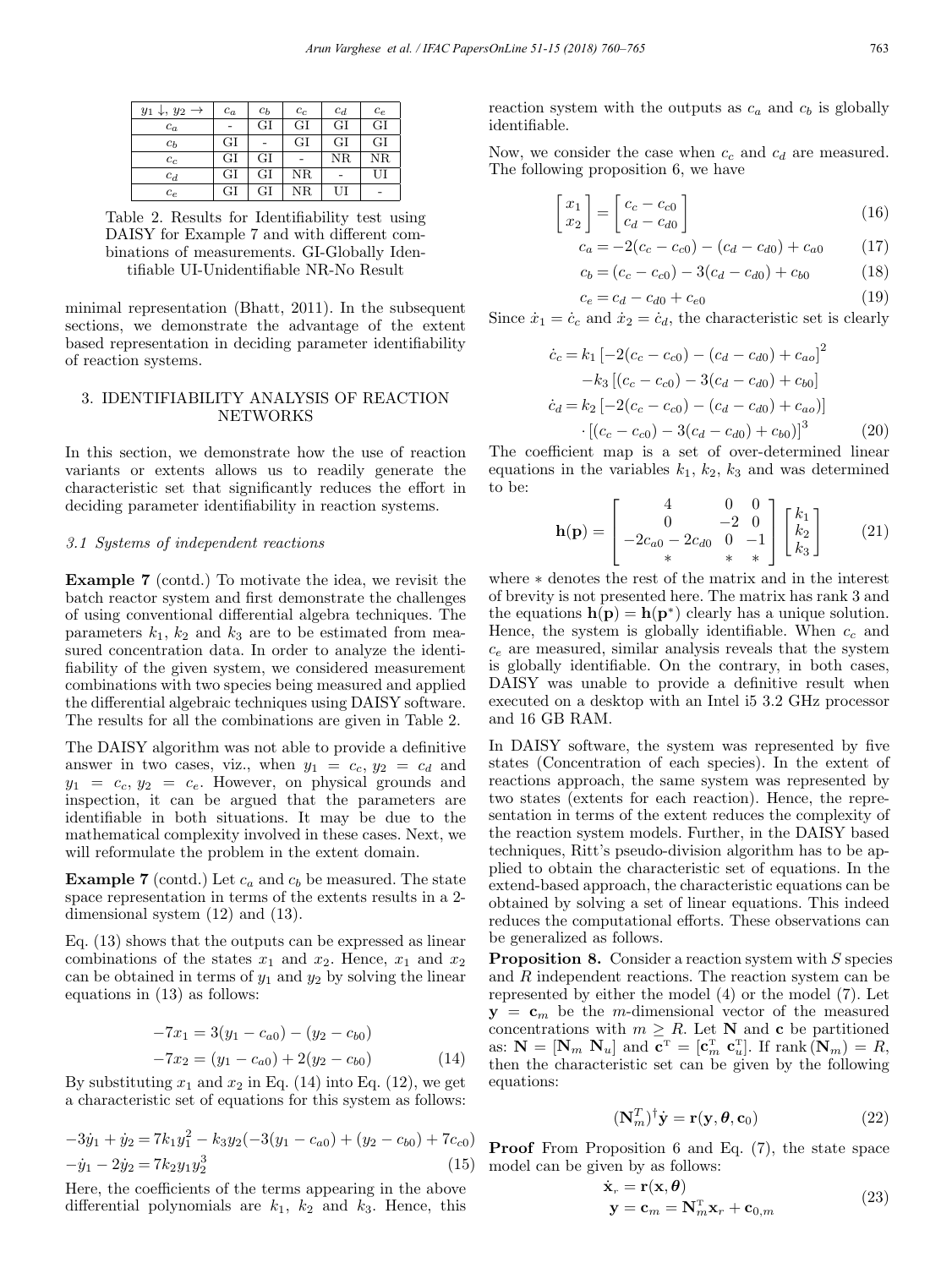If rank  $(N_m) = R$ , the conditions of Proposition 6 are satisfied and hence, the extents of reaction  $x_r$  can be expressed in terms of the output vector as follows:

$$
\mathbf{x}_r = (\mathbf{N}_m^T)^\dagger (\mathbf{y} - \mathbf{c}_{0,m}) \tag{24}
$$

Note that the reaction rates are functions of both  $\mathbf{c}_m$  and  **concentrations. The unmeasured concentrations**  $**c**<sub>m</sub>$  **can** be computed from the known concentrations  $\mathbf{c}_m$  using Proposition 6 as follows:

$$
\mathbf{c}_u(t) = \mathbf{N}_u^{\mathrm{T}} (\mathbf{N}_m^T)^{\dagger} (\mathbf{y} - \mathbf{c}_{0,m}) + \mathbf{c}_{0,u} \tag{25}
$$

Hence, the reaction rates are also functions of the outputs y. By substituting Eqs.  $(24)$  and  $(25)$  into Eq.  $(23)$ , we can obtain Eq. (22). This proves the proposition.  $\Box$ Remark 9. In order that the system evolve in an R dimensional space, the initial condition  $\mathbf{c}_0$  in  $\mathbf{r}(\mathbf{y}, \boldsymbol{\theta}, \mathbf{c}_0)$ of Eq. (22) has to be such that  $\mathbf{r}(\mathbf{y}, \boldsymbol{\theta}, \mathbf{c}_0) \neq 0$ .

The proposed approach is applicable when the reactions are independent. The following section proposes an algorithm to do the same when the reaction network involves dependent reactions.

### 3.2 Extension to systems with dependent reactions

In Eq  $(4)$ , it is assumed that the reactions are independent. However, in the practice, the reaction network contains dependent reactions. Hence, we need to modify the methodology to address this.

Let us consider N, an  $R_d \times S$ -dimensional stoichiometric matrix corresponding to dependent reactions with rank  $(N) = R$ . Then, we need to convert  $N$  to N. One approach to achieve this task is to factorize  $\tilde{N}$  as follows:  $N = PN$  (26)

Then, the problem is to find out the  $R$  independent reactions (N) and the matrix **P** of dimension  $(R_d \times R)$  from the given  $R_d$  dependent reactions (N). Next, we propose an algorithm to obtain these two matrices from  $N$ .

- (1) Let  $N$  be the stoichiometry matrix of the given reaction network. Calculate the rank of  $\tilde{N}$ ,  $R =$  $rank(\tilde{\mathbf{N}}).$
- (2) Let  $\overrightarrow{\bf N}$  denote the sub-matrix of size  $R \times S$  corresponding to the independent rows or  $\tilde{N}$ , such that rank $(N) = R$ .
- (3) Compute the matrix **P** as:  $\mathbf{P} = \tilde{\mathbf{N}}\mathbf{N}^{\dagger}$  with  $\mathbf{N}^{\dagger} =$  $N^{T}(NN^{T})^{-1}$ .

Once,  $P$  and  $N$  are computed using the algorithm, the reaction-rate vector r corresponding to the independent stoichiometric matrix can be defined as:  $\mathbf{r} = \mathbf{P}^T \tilde{\mathbf{r}}$  where  $\tilde{\mathbf{r}}$ is an  $R_d$ -dimensional reaction–rate vector corresponding to the dependent reactions. Hence, we can transform a network with dependent reactions into an equivalent network with independent reactions and appropriately redefined reaction rates.

## 4. ILLUSTRATION: PRODUCTION OF SIH<sup>2</sup>

In this section, we illustrate a priori parameter identifiability for a complex reaction network in the production of

| $R1$ :            |                                |        | $SiH_4$                        | $\xleftarrow{k_1}$<br>$k_2$                                  | $SiH_2$                        | $+$     | $H_2$            |
|-------------------|--------------------------------|--------|--------------------------------|--------------------------------------------------------------|--------------------------------|---------|------------------|
| $R2$ :            |                                |        | $SiH_4$                        | $rac{k_3}{\longleftarrow}$<br>$k_4$                          | $SiH_3$                        | $^{+}$  | $H_{\rm}$        |
| R3:               | $SiH_{4}$                      |        | $+$ $SiH_2$                    | $\xleftarrow{k_5}$<br>$k_{6}$                                | $Si_2H_6$                      |         |                  |
| R4:               | Si <sub>2</sub> H <sub>4</sub> | $^{+}$ | $\mathcal{H}_2$                | $rac{k_7}{\longleftarrow}$<br>$k_{\rm S}$                    | $SiH_4$                        |         | $+$ $SiH_2$      |
| R5:               | SiH <sub>4</sub>               | $+$    | H                              | $\xleftarrow{k_9}$<br>$k_{10}$                               | $SiH_3$                        | $+$ $-$ | $H_2$            |
| R6:               | $SiH_4$                        | $+$    | $SiH_3$                        | $rac{k_{11}}{1}$<br>$k_{12}$                                 | Si <sub>2</sub> H <sub>5</sub> | $+$     | $\mathcal{H}_2$  |
| $R7$ :            | $SiH_4$                        | $+$    | SiH                            | $rac{k_{13}}{1}$<br>$k_{14}$                                 | $SiH_3$                        | $+$ $-$ | SiH <sub>2</sub> |
| R8:               | $SiH_4$                        | $+$    | SiH                            | $rac{k_{15}}{15}$<br>$k_{16}$                                | Si <sub>2</sub> H <sub>5</sub> |         |                  |
| R9.               | $SiH_4$                        | $+$    | Si                             | $\xleftarrow{k_{17}}$<br>$k_{18}$                            | 2SiH <sub>2</sub>              |         |                  |
| R10:              | Si                             | $+$    | $H_2$                          | $rac{k_{19}}{1}$<br>$k_{20}$                                 | SiH <sub>2</sub>               |         |                  |
| R11:              | $SiH_2$                        | $+$    | SiH                            | $rac{k_{21}}{1}$<br>$k_{22}$                                 | Si <sub>2</sub> H <sub>3</sub> |         |                  |
| R <sub>12</sub> : | $SiH_2$                        | $+$    | Si                             | $rac{k_{23}}{1}$<br>$\boldsymbol{k_{24}}$                    | Si <sub>2</sub> H <sub>2</sub> |         |                  |
| R13:              | SiH <sub>2</sub>               | $+$    | $Si_3$                         | $rac{k_{25}}{1}$<br>$k_{26}$                                 | $Si_2H_2$ +                    |         | Si <sub>2</sub>  |
| R14:              | $H_2$                          |        | $+$ $Si2H2$                    | $rac{k_{27}}{1}$<br>$k_{28}$                                 | Si <sub>2</sub> H <sub>4</sub> |         |                  |
| R <sub>15</sub> : | $H_2$                          | $+$    | Si <sub>2</sub> H <sub>4</sub> | $rac{k_{29}}{1}$<br>$k_{30}$                                 | Si <sub>2</sub> H <sub>6</sub> |         |                  |
| R <sub>16</sub> : | $H_2$                          | $+$    | SiH                            | $rac{k_{31}}{ } \rightarrow$<br>$k_{32}$                     | $SiH_3$                        |         |                  |
| R <sub>17</sub> : | $H_2$                          | $+$    | $Si_{2}$                       | $rac{k_{33}}{2}$<br>$k_{34}$                                 | $Si_2H_2$                      |         |                  |
| R18:              | $H_2$                          |        | $+$ $Si2H3$                    | $rac{k_{35}}{1}$<br>$k_{36}$                                 | $Si_2H_5$                      |         |                  |
| R <sub>19</sub> : | $Si_2H_2$                      | $+$    | H                              | $\stackrel{k_{37}}{\xrightarrow{\hspace*{1cm}}}$<br>$k_{38}$ | Si <sub>2</sub> H <sub>3</sub> |         |                  |
| R20:              | Si                             | $+$    | $\mathit{Si}_3$                | $rac{k_{39}}{2}$<br>$\mathfrak{k}_{40}$                      | 2Si <sub>2</sub>               |         |                  |

Table 3. Reactions in the production of  $\text{SiH}_2$ ,  $k_{2i-1}$  and  $k_{2i}$  with  $i = 1, \ldots, 20$  are the unknown forward and backward reaction rate constants.

SiH<sub>2</sub> using chemical vapor deposition. There are fourteen species and twenty reactions in this system,  $S = 14$  and  $R_d = 20$ . The concentration vector can be defined as:  $\mathbf{c} =$  $[c_H, c_{H_2}, c_{Si}, c_{SiH}, c_{SiH_2}, c_{SiH_3}, c_{SiH_4}, c_{Si_2}, c_{Si_2H_2}, c_{Si_2H_3},$  $c_{Si_2H_4}, c_{Si_2H_5}, c_{Si_2H_6}, c_{Si_3}$ . The reactions taking place in the process are shown in Table 3. The reaction rates follow the mass-action rate law, for example, for R7,  $\tilde{r}_7 = k_{13}c_{SiH_4}c_{SiH} - k_{14}c_{SiH_3}c_{SiH_2}$ . The reaction rate  $\tilde{\mathbf{r}}$ is the 20−dimensional vector. There are forty unknown parameters in the reaction system,  $\boldsymbol{\theta} = [k_1, k_2, \ldots, k_{40}]^{\text{T}}$ . The stoichiometric matrix for this system,  $\tilde{N}$ , is given by: The rank of  $\tilde{N}$  is twelve and so, there are only twelve independent reactions. Hence, we need to convert them to the independent reactions. The matrices  $N$  and  $P$  of sizes  $12 \times 14$  and  $20 \times 12$ , respectively, are computed using the algorithm in Section 3.2.